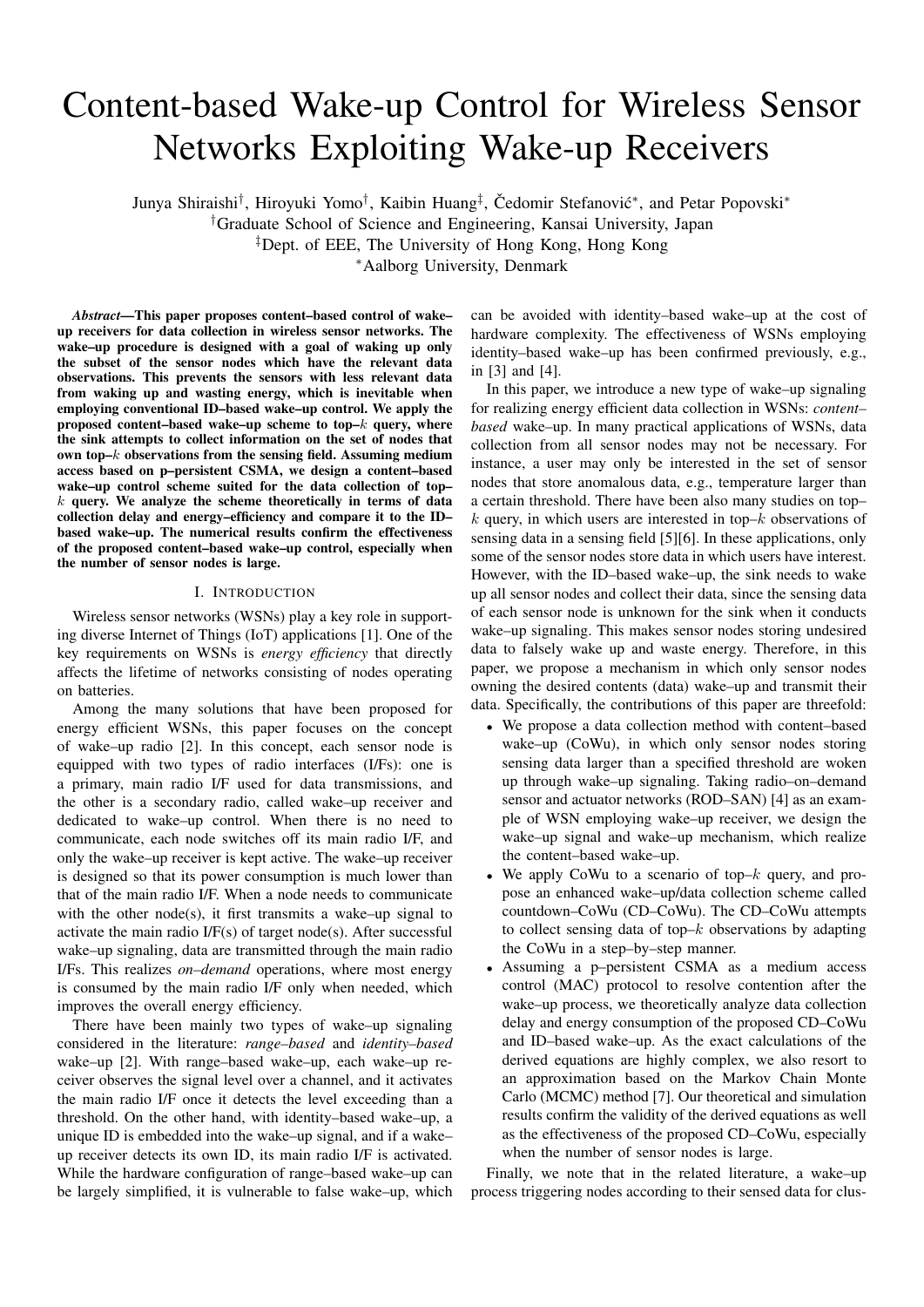tering sensors with similar reading is proposed in [8]. However, to the best of our knowledge, this is the first paper applying such a data (content)–based wake–up to data collections in WSNs with comparison to ID–based wake–up.

# II. SYSTEM MODEL AND ID–BASED WAKE-UP SIGNALING

## *A. System Model*

We consider a scenario where a number of sensor nodes are deployed over a sensing field, and a sink attempts to collect information observed by them. Each sensor node performs periodical measurements, storing the last observation for the potential reporting to the sink. In the rest of the text and without loss of generality, we assume that the sensors are measuring temperature. Each sensor node is equipped with two radio I/Fs: a main radio I/F used to transmit the observation to the sink and a wake–up receiver employed for wake–up signaling. While there are no communication requests from the sink, the sensor nodes switch their main radio I/Fs off and keep only their wake–up receivers active. This reduces energy consumed in stand–by state since the wake–up receiver consumes much less power than the main radio I/F. When the sink attempts to collect information from the sensing field, it sends wake–up request through dedicated wake–up signaling. When a sensor node detects a wake–up request at its wake–up receiver, it activates its main radio I/F. Then, the observation is transmitted by the main radio I/F with a single packet. We assume that the main radio I/F employs a p–persistent CSMA protocol for transmitting each packet, which has been shown to well– approximate the operation and performance of practical IEEE 802.15.4 MAC [9]. With our model of p–persistent CSMA, a channel is slotted and each node with a packet to transmit conducts carrier sensing at the beginning of a slot; hereafter, the length of time slot is denoted as  $\delta$  [*s*]. If the channel is sensed to be free, the node transmits the packet with probability *p*. Otherwise, if the channel is detected to be busy, the node refrains from transmitting the packet and attempts to transmit it in the next slot. Once a collision happens, each node detects it through the absence of ACK and attempts to retransmit it with the above–mentioned operations. When detecting a successful transmission of packet by receiving an ACK from the sink node, each sensor node returns to a sleep state, i.e., it switches its main radio I/F off. For simplicity, we assume that packets can be lost only due to collisions, and ACK can be ideally transmitted from the sink to each sensor node. Furthermore, all nodes including sink are assumed to be located within communication/wake–up/carrier–sensing range of each other, i.e., we consider a single–hop network without the hidden terminal problem.

We assume that the sink is using top– $k$  query [5][6] for collecting observations from the sensing field. In general, there can be two types of top–*k* query: one collecting information on *k* nodes with the highest readings, and the other collecting information on *k* highest values observed in the sensing field. In this work, we focus on the former type, where the sink attempts to collect information on *k* nodes with the highest readings. This can be useful, e.g., when we have limited resource to take some actions against sensing targets [5]. For simplicity, we assume in the paper that the temperature observed by each sensor node follows uniform distribution between some minimum and maximum values *Vmin* and *Vmax*, respectively,

and that the probability for different nodes to observe exactly same value is negligibly small. In this case, data reported by top–*k* nodes correspond to top–*k* values observed in the sensing field.

## *B. ID–based Wake–up Signaling*

We consider a wake–up control scheme that exploits the length of frame (i.e., the length of the energy burst) transmitted by the main radio I/F at a sink node. In this scheme, the wake– up receiver, which operates over the same channel as the main radio I/F, is designed in such a way that it only has capability to detect the length of frame observed over the channel. The detection of frame length can be realized with simple non–coherent envelope detection and on–off–keying (OOK) demodulation, which requires low power consumption [10]. This enables realization of wake–up signaling without adding an extra hardware to transmit the wake–up signal, as one can reuse the main radio I/F at the sink node as a transmitter of wake–up signal.

The conventional wake–up signaling is the ID–based wake– up (IDWu). For instance, a mapping can be made between different wake–up IDs and frame lengths, which is shared by all nodes. Then, the sink can transmit a frame with its length corresponding to the wake–up ID of the target wake–up node. For the detail of the wake–up signaling exploiting frame length detection, readers are referred to [4].

For IDWu described above, we can consider two types of IDs: Broadcast wake–up ID (BCWuID) and Unicast wake– up ID (UCWuID). BCWuID is a common ID to all sensor nodes, which triggers all nodes to wake up. On the other hand, UCWuID is unique to each node, and the sink can specify a single target node to wake up with an individual ID. We call the former type of wake–up as broadcast wake–up (BCWu), and the latter as unicast wake–up (UCWu).

## *C. Problem Definition*

When we apply ID–based wake–up to the considered scenario of top–*k* query, the wasteful wake–up of nodes owning data out of top–*k* observations is inevitable. This is because the sink can only specify its target node to wake up with ID while it does not have any information on sensing data observed by each node. Therefore, the sink first needs to wake up all nodes by employing either BCWu or UCWu, and run data collection process through their main radio I/Fs. In this case, the nodes storing data that are out of top–*k* range also need to wake up at least once, which results in wasteful power consumption. In order to solve this problem, we propose a content–based wake– up, which enables the sink to only wake up nodes who have the desired data.

## III. PROPOSED CONTENT–BASED WAKE–UP CONTROL

In this section, in order to solve the problem of ID–based wake–up described in Sec. II-C, we propose a wake–up control which activates nodes according to a condition on sensing data specified by a data collection node and actual sensed data at each node. Below, we first describe the basic operation of the proposed content–based wake–up (CoWu), followed by its extension to the scenario of top–*k* data collection.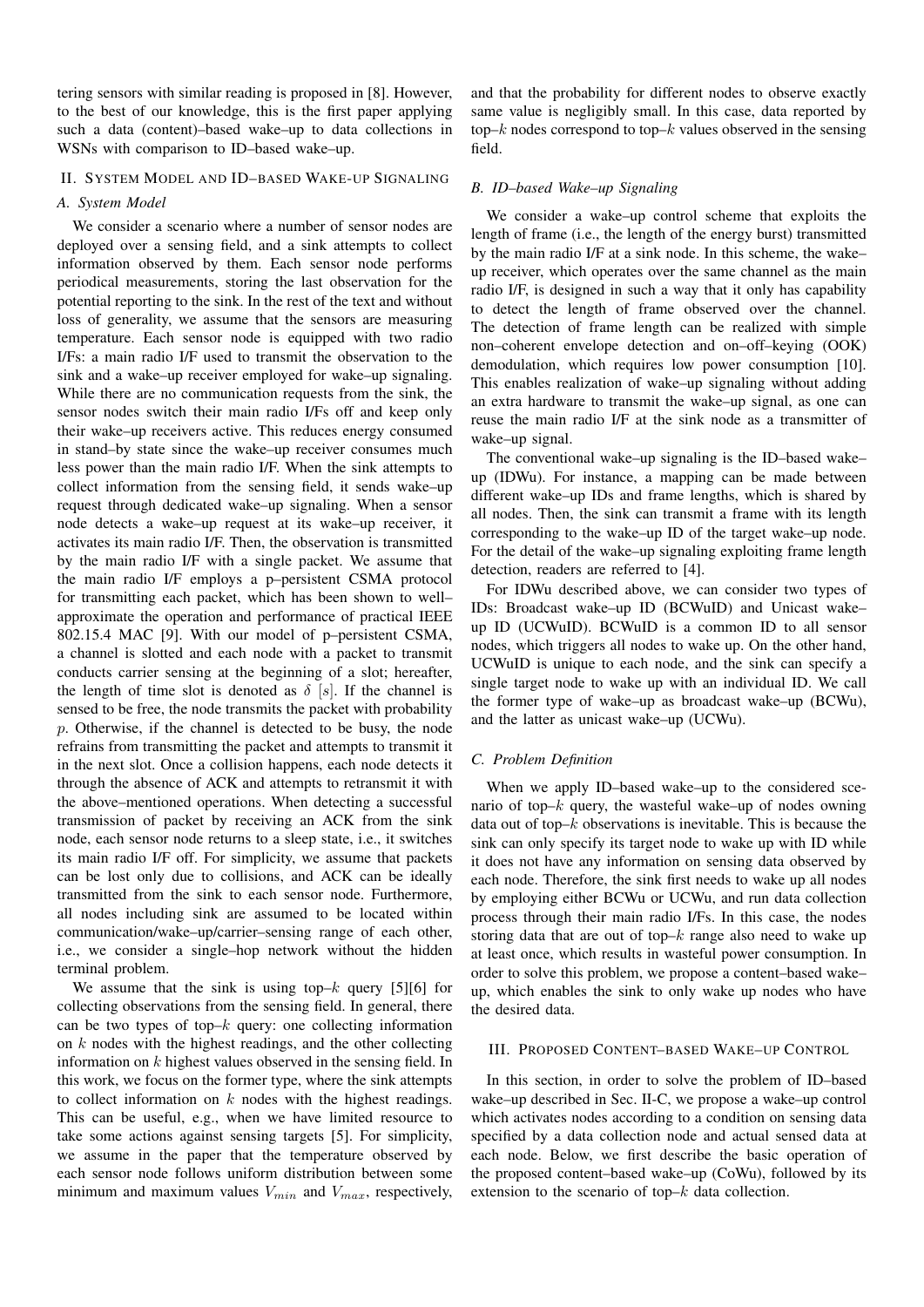

Fig. 1. Mechanism to decide wake–up frame length in CoWu.

#### *A. Content–based Wake–up*

CoWu is a wake–up control that embeds information on the desired sensing data into the wake–up signal transmitted by a data collection node, which enables only nodes storing the corresponding sensing data to wake up, thereby reducing wasteful wake–up of each node. In CoWu, each sensor node decides its wake–up frame length based on its own sensing data. As shown in Fig. 1, we prepare a mapping between the range of observable temperature [*Vmin*,*Vmax*] and that of frame length employed for wake–up control [*Tmin*,*Tmax*]. Note that *Tmin* is selected so that it is longer than the frame length commonly employed for data transmissions. Each wake–up receiver regards only frames larger than *Tmin* as wake–up frames in order to avoid false wake–up caused by background data traffic. We also define temperature quantization interval as *Vstep*, and changing interval of frame length as *Tstep*. Then, when the observed temperature *V<sup>o</sup>* belongs to *j*-th interval, i.e.,  $V_{min} + j \times V_{step} \leq V_o \leq V_{min} + (j+1) \times V_{step}$ , its wake–up frame length  $\hat{T_{wu}}$  is set to  $T_{wu} = T_{min} + j \times T_{step}$ .

Fig. 2 shows an example of data collection with CoWu where the sink wants to collect data from nodes storing the observed data larger than *Vth*. As explained in Fig. 1, each node sets its wake–up frame length *Twu* according to the observed temperature. Furthermore, the wake–up receiver of CoWu is designed so that only nodes satisfying  $T_{wu} > T_{rx}$  wake up, where  $T_{rx}$  is the frame length detected at the wake–up receiver. The comparison between the detected and reference length of frames can be realized with the same hardware configuration as the wake–up receiver presented in [11], which requires low power consumption. The sink transmits a wake–up signal with its frame length of *Tth*, which corresponds to the temperature threshold of  $V_{th}$ . With these operations, in the example of Fig. 2, only sensor node 1, whose  $T_{wu}$  is longer than  $T_{rx}$ , wakes up, while sensor node 2, whose  $T_{wu}$  is shorter than  $T_{rx}$ , stays in a sleep mode. Thus, CoWu achieves activations of nodes with data satisfying the condition specified by the  $sink<sup>1</sup>$ .

## *B. Countdown Content–based Wake–up for top–k Query*

In this section, we explain our proposed scheme called countdown CoWu (CD–CoWu), which is designed so that CoWu can be applied to a scenario of top–*k* data collection. The basic idea of CD–CoWu is to gradually decrease the threshold of CoWu described in Sec. III-A until the sink manages to collect sensing data from top–*k* nodes.

Fig. 3 shows the operations of the proposed CD–CoWu. Our proposed CD–CoWu is detailed in Algorithm 1 and 2, which





Fig. 3. Operations of the proposed CD–CoWu.

are the operation of the sink node and that of each sensor node, respectively. In CD–CoWu, the sink reduces the threshold of CoWu from an initial value by a parameter called countdown step (*CDstep*), by which it enlarges the range of temperature for data collections step-by-step. Here, the initial threshold of  $V_{th}$ <sup>1</sup> is set to  $V_{max} - CD_{step}$ . As shown in Fig. 3, the sink first generates a wake–up signal (WuS) whose length corresponds to  $V_{th}^1$  and sends it to sensor nodes. The nodes which have  $T_{wu}$  larger than the length corresponding to  $V_{th}^1$  (i.e., nodes storing temperature higher than  $V_{th}$ <sup>1</sup>) wake up after successfully detecting the wake–up signal, and attempt to send a data packet to the sink. Note that, as mentioned in Sec. III-A, the length of the data frame is set to be shorter than  $T_{min}$ , therefore, it does not trigger wake–up of any other node. Here, the sink does not have any idea on how many nodes wake up with each wake–up trial, therefore, it needs to wait until it can make sure that there is no replying node. This can be achieved, e.g., by setting a time–out in a practical environment. The sensor nodes that have succeeded in data transmissions transit to a sleep state and are configured not to wake up for a certain period of time in order to prevent these nodes from being woken up again by the following wake–up signals transmitted by the sink. After the waiting period, the sink counts the number of packets it received, and sets it to  $n_k$ . Then, it checks whether the number satisfies  $n_k \geq k$  or not. If not, the sink lowers the threshold to  $V_{th}^2$  ( $V_{th}^2 = V_{th}^1 - CD_{step}$ ), generates a new wake–up signal whose length corresponds to  $V_{th}^2$ , and sends it to sensor nodes. This operation will last until the last wake–up trial where the number of nodes with their data collected reach *k*, i.e.,  $n_k = k$ . Through the above operations, the sink collects

<sup>&</sup>lt;sup>1</sup>Note that, by employing different mappings between the observed data and frame length, we can flexibly change the condition for each node to wake up, e.g., nodes with data lower than a threshold or within some interval.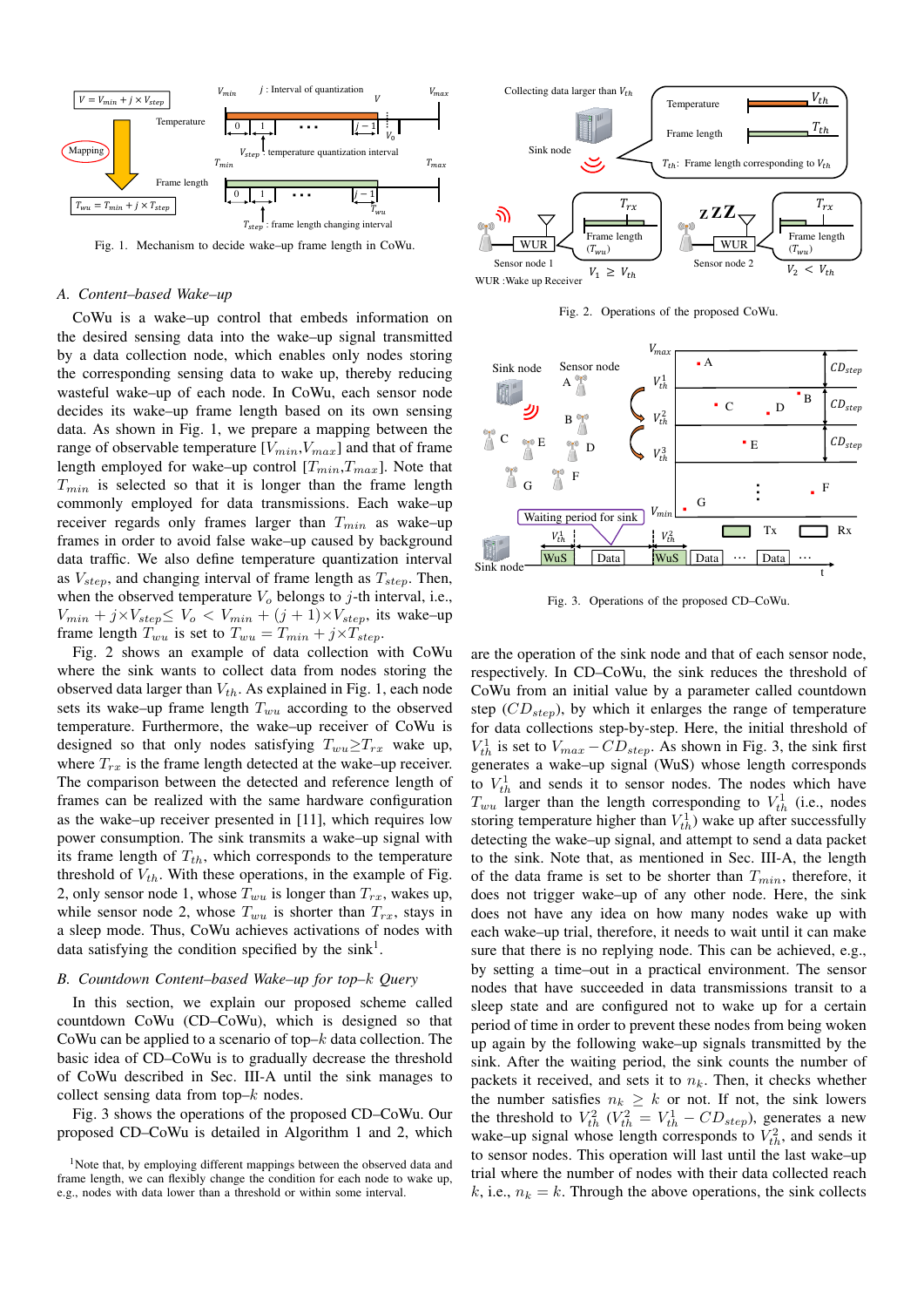## Algorithm 1 Operation of the sink in CD–CoWu

1: *Vth ← Vmax − CDstep* 2:  $n_k \leftarrow 0$ 3: repeat 4: Transmit a wake–up signal with the frame length *Tth* that corresponds to *Vth* 5:  $T \leftarrow 0$ 6: Set a waiting period for sink to *Twait* 7: while  $T < T_{wait}$  do 8: if Data successfully detected then 9:  $n_k \leftarrow n_k + 1$ 10: Transmit an ACK frame to the corresponding node 11: end if 12:  $T \leftarrow T + \delta$ 13: end while 14:  $V_{th} \leftarrow V_{th} - CD_{step}$ 15: **until**  $n_k \geq k$ 

## Algorithm 2 Operation of each sensor node in CD–CoWu

1: loop

18: end if 19: end loop

mentioned in Sec. II.

- 2: In a sleep state
- 3: Perform mapping between observed temperatures *V<sup>o</sup>* and  $T_{wu}$

4: Wait for detecting a wake–up frame *Trx* 5: if  $T_{min} \leq T_{rx}$  and  $T_{rx} \leq T_{wu}$  then 6: Transit to the active state 7:  $Flag_{finish} \leftarrow 0$ 8: repeat 9: if The results of CCA is free then 10: Try to send a packet with probability *p* 11: if Ack received within a ACK waitng period then 12: Transit to a sleep state 13: Suspend wake–up for a certain periods of time 14:  $Flag_{finish} \leftarrow 1$ 15: end if 16: end if 17: **until**  $Flag_{finish} == 1$ 

the information on top– $k$  nodes with their temperatures and ID numbers without waking up nodes that do not belong to top– *k* range of temperatures specified by the sink. Note that the set of collected data with the above operations includes the set of top–*k* values that can be obtained by collecting information from all nodes and then selecting the top–*k* values since we assume in this work that all nodes observe different values as

The parameter of *CDstep* affects the energy efficiency and data collection delay achieved by CD–CoWu. With larger *CDstep*, more nodes are simultaneously woken up with a single transmission of wake–up signal, which increases the congestion level and the number of wastefully activated nodes, thereby increasing the total energy consumption. This problem can be avoided by employing smaller *CDstep*, however, it increases data collection delay because we have more wake–up trials with no replying node. Therefore, *CDstep* should be optimized based on the target delay or energy efficiency, which will be conducted in Sec. V-B.

## IV. THEORETICAL ANALYSIS OF IDWU AND CD–COWU

In this section, we analyze the data collection delay and energy efficiency achieved by CD–CoWu and IDWu, assuming that each sensor node operates with p–persistent CSMA MAC protocol to transmit data after the wake–up process. In [9], it is confirmed that p–persistent CSMA approximates well the characteristics of IEEE 802.15.4 MAC, which is one of the most common MAC protocols in practical environments of WSNs.

#### *A. One-Shot Data Collection based on p–persistent CSMA*

In BCWu and our proposed CD–CoWu, it can happen that multiple nodes attempt to transmit their individual packets to reply to the wake–up request from the sink. This type of traffic model is called one-shot data (OSD) model in [9], where each sensor node holds only a single packet to transmit. Under OSD model, each node that completes its transmission to the sink transits to a sleep state, and does not contend for the channel. In [9], data collection delay and energy consumption of nodes operating with p–persistent CSMA is theoretically analyzed when OSD traffic model is employed. According to [9], data collection delay  $T_d(n_o)$  [s], which is defined as duration for  $n<sub>o</sub>$  nodes ( $n<sub>o</sub> \ge 1$ ) with OSD model to complete their transmission, is

$$
T_d(n_o) = \sum_{n=1}^{n_o} \frac{L - (L-1)(1-p)^n}{np(1-p)^{n-1}} \delta,
$$
 (1)

where *L* [slots] is the packet length in terms of slots. As a special case, we assume  $T_d(0) = 0$ . Further, the total energy consumption of the sensor nodes,  $E_{total}(n_o)$  [J], can be computed as

$$
E_{total}(n_o) = \sum_{n=1}^{n_o} \xi_R \delta \frac{L - (L-1)(1-p)^{n-1}}{p(1-p)^{n-2}} + \xi_T \delta \frac{L}{(1-p)^{n-1}},
$$
 (2)

where  $\xi_R$  [W] and  $\xi_T$  [W] are the power consumptions of a node in the receive state and in the transmit state, respectively. We also assume  $E_{total}(0) = 0$ . By using the above results, we derive equations expressing data collection delay and energy consumption achieved by different wake–up control when they are applied to top–*k* data collection.

## *B. Analysis of conventional and proposed wake–up control*

We first analyze delay and total energy consumption of conventional BCWu and UCWu, followed by the analysis of the proposed CD–CoWu. As already noted, the conventional BCWu and UCWu are required to activate all sensor nodes to collect top–*k* data since they are not able to conduct wake–up signaling according to requested/sensed data. Here, delay is defined as time required to collect top–*k* data from sensor nodes. As for energy consumption, considering that top–*k* query is repeated periodically by the sink, we focus on the total energy spent by all sensor nodes during a single cycle of top–*k* query. Considering that the wake–up receiver is always active during a cycle<sup>2</sup>, the energy consumed by the wake–up receiver should be assumed to be same for all wake–up schemes. Therefore,

<sup>2</sup>We can also consider applying energy management, e.g., adaptive switch on/off of the wake–up receiver. However, the energy consumption of the wake– up receiver is so small that the impact of such an energy management on total energy consumption should be negligible.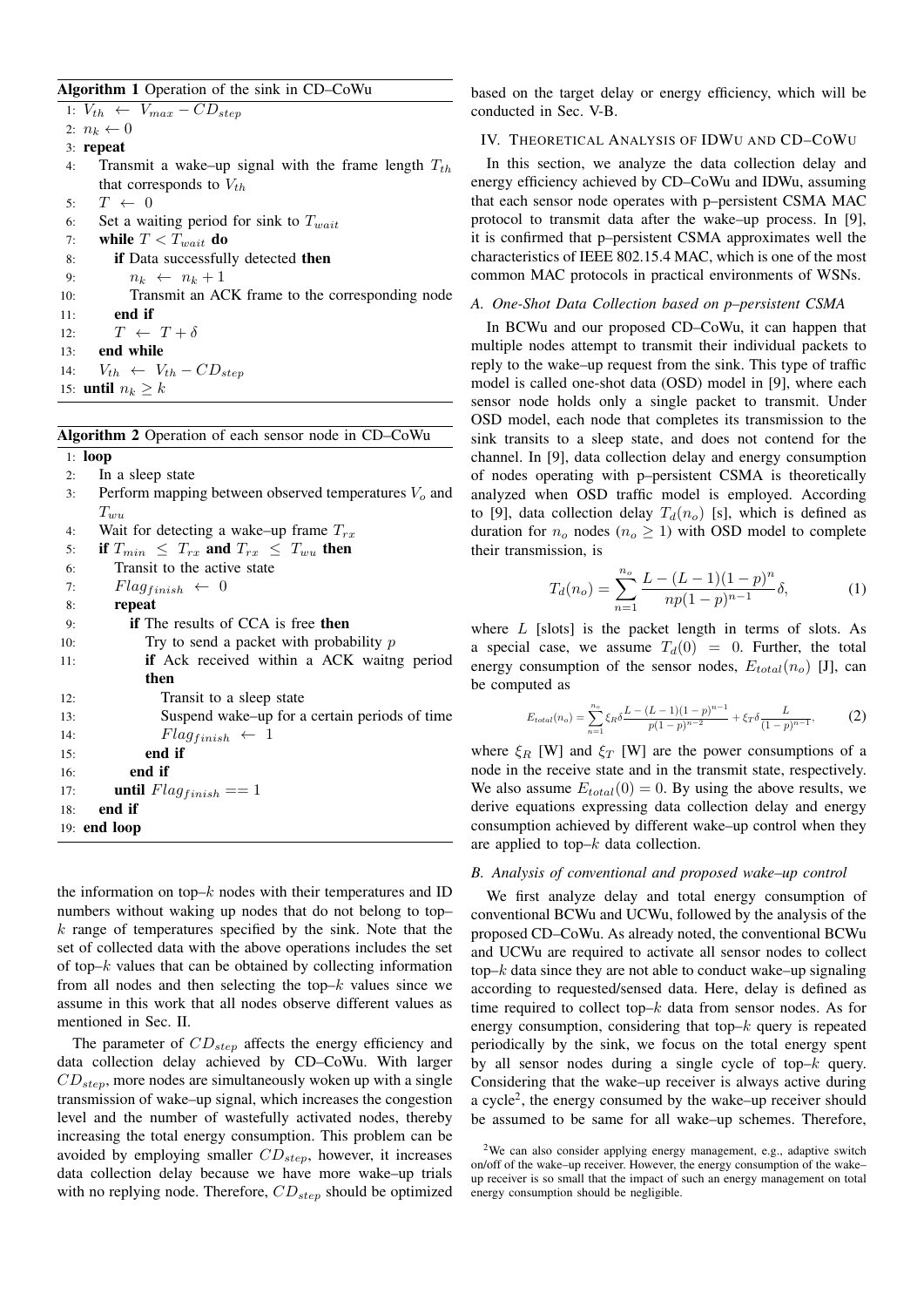

Fig. 4. Transmission model of CD-CoWu for theoretical analysis.

for simplicity, we neglect the energy consumed by the wake–up receiver, and only calculate energy consumed by the main radio. Furthermore, in the following analysis, all wake–up signals are assumed to be transmitted by the sink with  $p = 1$  in the operation of p–persistent CSMA since no node is supposed to contend with the sink.

*1) Analysis of BCWu scheme:* With BCWu, the sink first sends a wake–up signal whose length corresponds to BCWuID in order to wake up all sensor nodes. Assuming that the total number of sensor nodes is *N* and all nodes detect the wake–up signal correctly, *N* nodes wake up and attempt to transmit their packets with p–persistent CSMA and OSD model. Therefore, delay of BCWu,  $T_d^{BCWu}(N)$ , is expressed as

$$
T_d^{BCWu}(N) = T_d(N) + T_{BCWu},\tag{3}
$$

where  $T_{BCWu}$  [s] is the frame length corresponding to BCWuID. On the other hand, energy consumed by the main radios of sensor nodes is  $E_{total}(N)$  [J] according to eq. (2). Therefore, energy consumption of BCWu is calculated as

$$
E_{total}^{BCWu}(N) = E_{total}(N). \tag{4}
$$

*2) Analysis of UCWu scheme:* In the case of top–*k* query employing UCWu, the sink individually activates each node by sending the wake–up signal whose length corresponds to UCWuID. In this way, the sink collects packets from sensor nodes one-by-one. For each wake–up signal sent by the sink, the number of wake–up nodes is one, therefore, data collection delay of UCWu is given by

$$
T_d^{UCWu}(N) = N \cdot T_d(1) + \sum_{i=0}^{N-1} T_{UCWu}(i)
$$
  
=  $N \cdot T_d(1) + T_{min} \cdot N + \frac{T_{step}}{2} N(N-1),$  (5)

where  $T_{UCWu}(i)$  [s] is the frame length corresponding to the UCWuID assigned to sensor node *i*. Here, we design frame length of UCWu as  $T_{UCWu}(i) = T_{min} + T_{step} \times i$  $(i = 0, 1, 2, \ldots)$ . As for total energy consumption of UCWu, considering that *N* nodes separately transmit their data in reply to each wake–up request, it can be expressed as

$$
E_{total}^{UCWu}(N) = N \cdot E_{total}(1). \tag{6}
$$

*3) Analysis of CD–CoWu scheme:* With the proposed CD– CoWu applied to top–*k* query, as mentioned in Sec. III-B, the sink needs to transmit wake–up signal several times until it completes top–*k* data collections. For each wake–up signal, the number of activated and replying sensor nodes randomly varies depending on the distribution of sensed data and employed countdown step (*CDstep*). Thus, as shown in Fig. 4, different number of nodes activated by each wake–up signal try to send their packets to the sink with p–persistent CSMA. Here, for simplicity of analysis, we assume that timeout for each wake– up, during which the sink should wait for replies from the activated nodes, can be ideally set to a value that is required for all activated nodes to complete their transmissions. The sink continues wake–up requests until it collects data from more than *k* nodes, where the maximum number of possible wake– up trials *Wmax* can be expressed as

$$
W_{max} = \left\lceil \frac{V_{max} - V_{min}}{CD_{step}} \right\rceil. \tag{7}
$$

Each node senses temperature which follows uniform distribution, therefore, the probability that a node is woken up at the *n*-th transmission of wake–up signal  $P_{wake(n)}$  is given by

$$
P_{wake(n)} = \begin{cases} \frac{CD_{step}}{V_{max} - V_{min}} & (n = 1, 2, ..., W_{max} - 1) \\ \frac{(V_{max} - V_{min}) - (W_{max} - 1)CD_{step}}{V_{max} - V_{min}} & (n = W_{max}). \end{cases}
$$
(8)

Let random variables  $X_n$  ( $n = 1,...,W_{max}$ ) denote the number of nodes to be activated in the *n*-th wake–up interval. Then, the variables  $X_n$  follow multinomial distribution, whose probability mass function is expressed as

$$
\mathbb{P}(X_1 = x_1, ..., X_{W_{max}} = x_{w_{max}})
$$
\n
$$
= \begin{cases}\nN! \prod_{n=1}^{W_{max}} \frac{P_{wake(n)}^{x_n}}{x_n!} & (\sum_{n=1}^{W_{max}} x_n = N) \\
0 & (\text{otherwise}),\n\end{cases} (9)
$$

where *N* is the total number of sensor nodes. In CD–CoWu, the sink transmits wake–up signals until the number of nodes with their data collected exceeds *k*. Therefore, given the *i*-th realization (sample) of  $X_n$  as  $s_i = \{x_1^i, x_2^i, \ldots, x_{W_{max}}^i\}$ , the number of required transmissions of wake–up signal for *s<sup>i</sup>* , defined as  $n_w^i$ , is minimum  $j$  ( $1 \le j \le W_{max}$ ) satisfying

$$
\sum_{n=1}^{j} x_n^i \ge k. \tag{10}
$$

Then, by using eq. (1), mean total duration required for data transmissions with p–persistent CSMA (excluding duration for transmitting wake–up signal) can be calculated as

$$
T_{CD-CoWu}^{Data}(N) = \sum_{i=1}^{M} \mathbb{P}(s_i) \cdot \sum_{n=1}^{n_w^i} T_d(x_n^i), \quad (11)
$$

where *M* is the total number of realizations of multinomial distribution given in eq. (9). On the other hand, as mentioned in Sec. III-B, the sink reduces the threshold of CoWu by *CDstep* for each wake–up trial. Then, the frame length of the *n*-th wake–up signal is set as

$$
T_{CD-CoWu}^{WuS}(n) = T_{min} + T_{step}(W_{max} - n). \tag{12}
$$

Here, for simplicity, we assume  $CD_{step} = V_{step}$ . Therefore, mean total duration required for transmitting wake–up signals is expressed as

$$
T_{CD-CoWu}^{\Sigma WuS}(N) = \sum_{i=1}^{M} \mathbb{P}(s_i) \sum_{n=1}^{n_w^i} T_{CD-CoWu}^{WuS}(n).
$$
 (13)

Thus, total delay to complete top–*k* data collection with CD– CoWu is the sum of eqs. (11) and (13), and expressed as

$$
T_d^{CD-CoWu}(N) = T_{CDCoWu}^{Data}(N) + T_{CD-CoWu}^{SWuS}(N). \tag{14}
$$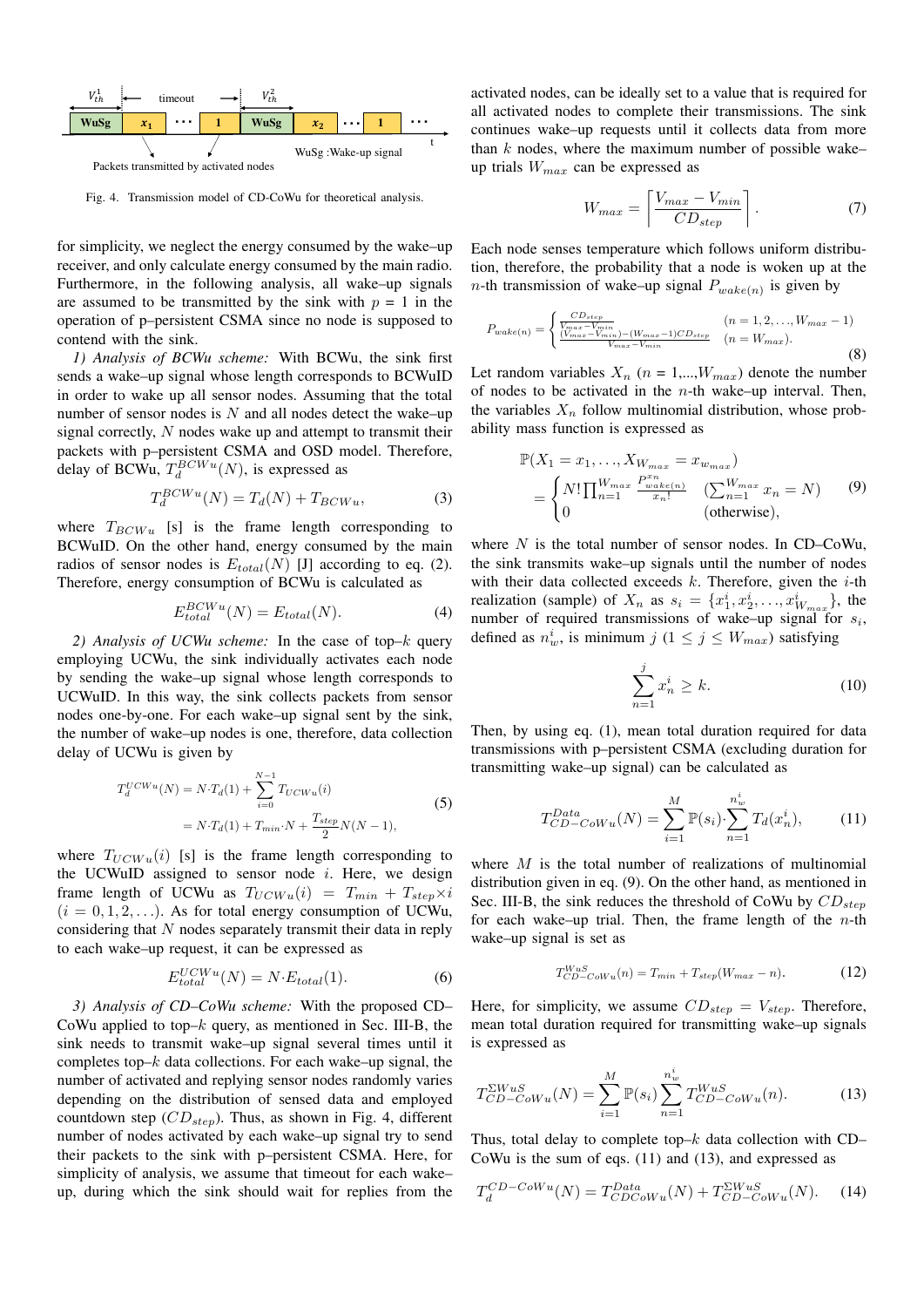Following the same derivation as above, total energy consumption of CD-CoWu,  $E_{total}^{CD-CoWu}(N)$  can be calculated as follows

$$
E_{total}^{CD-CoWu}(N) = \sum_{i=1}^{M} \mathbb{P}(s_i) \cdot \sum_{n=1}^{n_w^i} E_{total}(x_n^i).
$$
 (15)

# V. NUMERICAL RESULTS AND DISCUSSIONS

## *A. Approximate analysis with MCMC*

The exact calculation of delay and energy consumption of CD–CoWu, expressed by eqs. (14) and (15), requires consideration of all realizations of multinomial distribution given in eq. (9), whose number is  $\binom{W_{max}+N-1}{N}$ . This calculation becomes intractable as *N* becomes large, and/or *Wmax* becomes large, which is the case when the value of *CDstep* is small. For this reason, in this paper, we resort to Markov Chain Monte Carlo (MCMC) method [7] to obtain approximate results. Specifically, we employ Metropolis algorithm [7] that generates sequence of samples (realizations) based on some probabilistic rules, as described below:

- STEP 0: [Set initial state] Set an initial state  $X^{(0)} = \bigcup_{n=1}^{W_{max}} x_n^{(0)}$ , where  $x_n^{(0)}$  is the number of nodes belonging to the *n*-th wake–up interval under the initial state. We set the initial state so that the number of nodes in each interval is distributed as fairly as possible, with a constraint that the total number of nodes is *N*, i.e.,  $\sum_{n=1}^{W_{max}} x_n^{(0)} = N$ . This constraint is the same in any arbitrary state (i.e., state  $X^{(t)}$  is set s.t.  $\sum_{n=1}^{W_{max}} x_n^{(t)} = N$ .<br> *STEP* 1. *Consenter may complet Create a name couple Y*
- *•* STEP 1: [Generate new sample] Create a new sample *X* from the current state  $X^{(t)}$ . In each state, there are  $W_{max}$ intervals, from which we choose one interval *i* with its number of nodes  $n_i$  satisfying  $n_i \geq 1$  and decrease  $n_i$  by 1. Then, we select another interval *j* with its number of nodes  $n_j$  satisfying  $n_j < N$  and increase  $n_j$  by 1. Through these operations, new sample *X ′* is generated.
- *•* STEP 2: [Calculate transition cost] Calculate transition cost as  $\frac{\mathbb{P}(X')}{\mathbb{P}(X(t))}$  $\frac{\mathbb{P}(X)}{\mathbb{P}(X^{(t)})}$ , by using probability mass function given by eq.  $(9)^3$ .
- *•* STEP 3: [Update state] Generate a random number  $r \in [0, 1]$ , following uniform distributions, and decide the next state as follows

$$
X^{(t+1)} = \begin{cases} X' & (if \ r \le \frac{\mathbb{P}(X')}{\mathbb{P}(X^{(t)})}) \\ X^{(t)} & \text{(otherwise)}. \end{cases} \tag{16}
$$

*•* STEP 4: [Go back to STEP 1].

Here, we define one round of STEP 1 to STEP 4, as Monte Carlo (MC) step, which is repeated *Z* times. For each MC step, by using the distribution of nodes represented by the state of  $X^{(t)}$ , delay and energy consumption are calculated through eqs. (10) – (15) and stored as  $t^{(z)}$  and  $e^{(z)}$ , respectively. Then, after repeating MC step *Z* times, the approximate values of delay and energy consumption are respectively calculated as

$$
\widehat{T}_{delay}^{CD-CoWu} = \frac{1}{Z} \sum_{z=1}^{Z} t^{(z)} \tag{17}
$$

$$
\widehat{E}_{total}^{CD-CoWu} = \frac{1}{Z} \sum_{z=1}^{Z} e^{(z)} \tag{18}
$$

 $3$ More details on transition cost can be found in [7].

TABLE I PARAMETERS EMPLOYED FOR NUMERICAL EVALUATIONS

| <b>Parameters</b>                                 | <b>Values</b>               |
|---------------------------------------------------|-----------------------------|
| Data transmission rate                            | 100 kbps                    |
| Length of packet in time slots $L$                | 10                          |
| Time slot length $\delta$                         | $320 \mu$ sec               |
| Power consumption in Transmit state $\xi_T$       | $55$ mW                     |
| Power consumption in Receive state $\xi_R$        | $50$ mW                     |
| Distribution of Temperatures $[V_{min}, V_{max}]$ | [0, 50]                     |
| Interval of frame length $T_{step}$               | $\overline{0.16}$ msec [11] |
| Minimum frame length $T_{min}$                    | $10.8$ msec                 |
|                                                   | 5.10                        |

A unique feature of Metropolis method is that each sample to calculate the expectations of a function as in eqs. (11), (13), and (15) is selected from the region where its probability is relatively high, while searching the other regions with probability *r*. After repeating a sufficient number of MC steps, we can expect to obtain approximate results that are close to exact solutions.

## *B. Performance evaluation of different wake–up schemes*

In this section, we show numerical results of delay and energy consumption achieved by different wake–up schemes, which are obtained by the derived equations and computer simulations. The parameters employed for numerical evaluations are shown in Table I. The achievable performance of each wake–up scheme depends on different parameters such as *p* and *CDstep*. For instance, CD–CoWu can achieve high energy efficiency at the cost of delay by setting *CDstep* to small value with large *p*, which was confirmed with our preliminary study. Because of this trade-off relation, it is difficult to compare different wake–up schemes unless either target delay or energy is fixed. Therefore, in our numerical analysis, we investigate the effectiveness of CD–CoWu by comparing its total energy consumption with IDWu on condition that delay of CD–CoWu does not exceed that of IDWu. This upper bound on delay is obtained with the optimized transmission probability *p* of each IDWu (BCWu, UCWu), i.e., minimum data collection delay for different number of nodes within sensing field. We chose the optimal parameters as follows:

- *•* UCWu: In UCWu, only a single node wakes up for each wake–up trial conducted by the sink, which means that there are no collisions. Therefore, we set the transmission probability of UCWu as  $p = 1$ . Here, we define the optimized data collection delay of UCWu for different number of sensor nodes *N* as  $\tau_{UCWu}^{opt}(N)$ .
- *•* BCWu: In BCWu, the optimal transmission probability depends on the number of sensor nodes. In our preliminary study, we obtained the optimal probability  $p_{opt}$  for different number of sensor nodes *N*, which is employed in the following. Note that values of *popt* are obtained out of range from 0.01 to 0.25 with the step of 0.0001. Here, we define the optimized data collection delay of BCWu for different number of sensor nodes as  $\tau_{BCWu}^{opt}(N)$ .
- *•* CD–CoWu: In CD–CoWu, the achievable performance depends not only on the transmission probability *p* but also on *CDstep*. With our preliminary study, we obtained the set of *p* and *CDstep* values, which minimizes the total energy consumption for different number of sensor nodes on condition that delay does not exceed  $\tau_{UCWu}^{opt}(N)$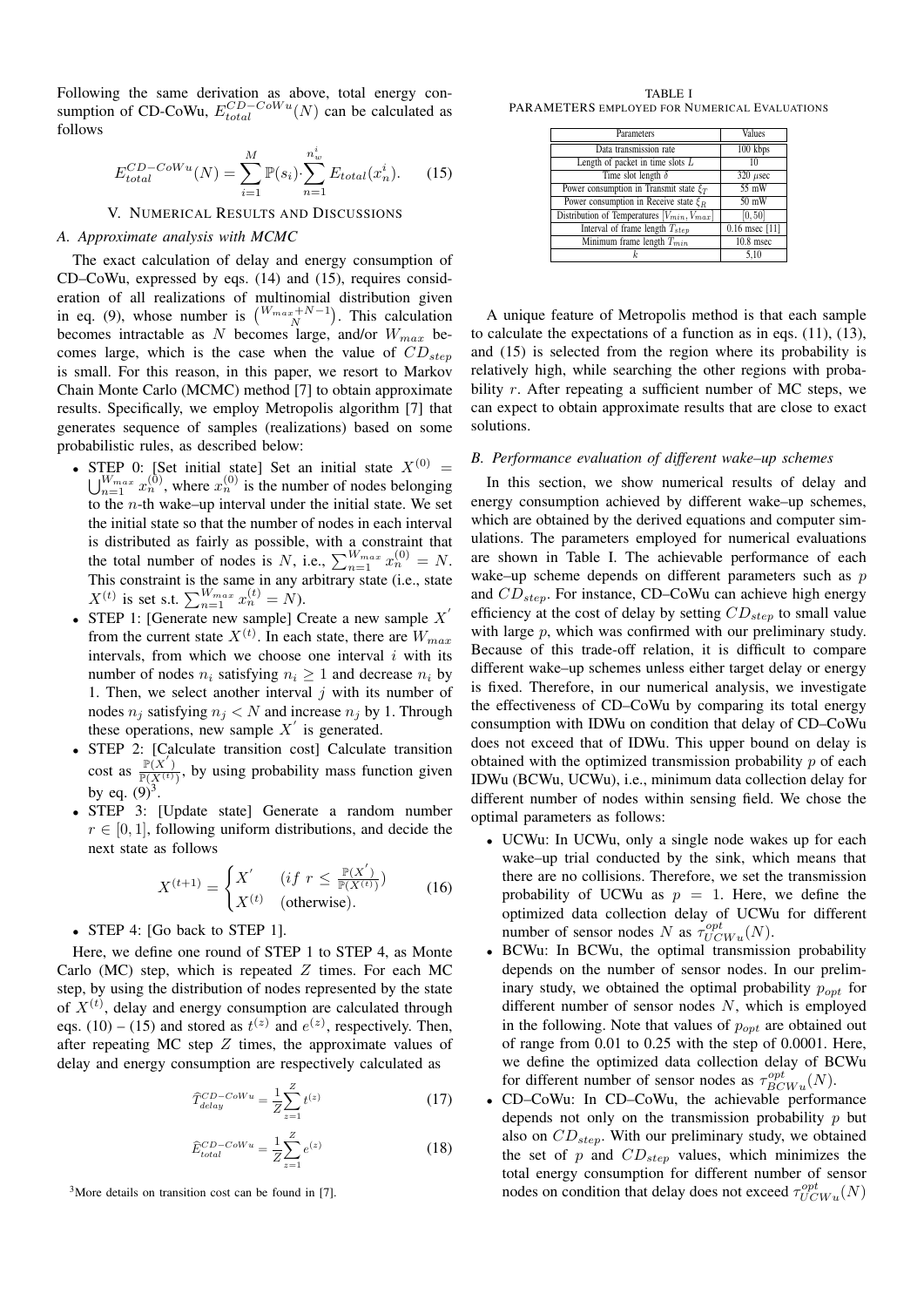

Fig. 5. Delay against the number of sensor nodes for BCWu and UCWu.

or  $\tau_{BCWu}^{opt}(N)$ . Note that the considered range of transmission probability *p* is the same as that of BCWu, and values of  $CD_{step}$  are varied from 0.5 to 5, with the step of 0.5, and 5 to 50 with the step of 5. Here, we define two sets of parameters for CD–CoWu  $\{CD_{step}, p\}$ :  $\mathbb{U}(N)$ , the optimized set for comparison with UCWu, and  $\mathbb{B}(N)$ , for comparison with BCWu, which are required to satisfy

$$
\mathbb{U}(N) = \min_{CD_{step,p}} \{ E_{total}^{CD-CoWu}(N) \} \ s.t. \ \tau \leq \ \tau_{UCWu}^{opt}(N) \ , \ \ (19)
$$

$$
\mathbb{B}(N) = \min_{CD_{step},p} \{ E_{total}^{CD-CoWu}(N) \} \ s.t. \ \tau \ \leq \ \tau_{BCWu}^{opt}(N) \ , \eqno(20)
$$

where *τ* is data collection delay of CD–CoWu under the optimized set of parameters. These sets are employed in the following evaluations<sup>4</sup>.

*1) Comparison between BCWu and UCWu:* Before investigating the efficiency of CD–CoWu, we evaluate and compare delay and total energy consumption achieved by BCWu and UCWu. Note that, with BCWu and UCWu, all nodes are activated, which means that its performance does not depend on *k* of top–*k* data collection. Figs. 5 and 6 respectively show delay and total energy consumption of BCWu and UCWu. First, from these figures, we can clearly see the agreement between theoretical results obtained with eqs.  $(3) - (6)$  and simulation results. Thus, we can confirm the validity of the derived equations. From Fig. 5, under the condition of optimal *p*, it can be seen that UCWu has worse performance than BCWu in terms of data collection delay. This is due to large amount of wake–up overhead, i.e., the transmission of wake–up signal is required before every data transmission in the case of UCWu. On the other hand, BCWu realizes better performance than UCWu because all sensor nodes can be woken up with only a single transmission of wake–up signal from the sink, and thanks to the optimization of *p*, nodes hardly experience collisions (note that collision is the major cause to deteriorate data collection delay with BCWu). Next, looking at Fig. 6, we can see that the total energy consumption of BCWu becomes significantly larger than that of UCWu as the number of nodes increases. This is because many nodes need to stay awake during contention process of p–persistent CSMA with BCWu while, with UCWu, only a single node wakes up and can transmit data and quickly go back to sleep without spending wasteful energy for contention process. From these results, we can confirm that BCWu is superior to UCWu in terms of



Fig. 6. Total energy consumption against the number of sensor nodes for BCWu and UCWu.

delay while UCWu outperforms BCWu in terms of total energy consumption.

*2) Efficiency of CD–CoWu:* Figs. 7 and 8 show the comparison of total energy consumption of CD–CoWu with BCWu and with UCWu, respectively, when they are applied for top–5 and top–10 query. Note that, as described in Sec. V-B, delay of CD–CoWu is upper-bounded by that of BCWu and UCWu in those figures. From these results, we can first see that results of CD–CoWu obtained with our approximate analysis using the derived equations coincide with simulation results very well, which validates our approach. Here, we set the number of MC steps, *Z*, to 100,000. Next, from Fig. 7, it can be seen that total energy consumption of BCWu is much larger than that of CD–CoWu since, with BCWu, the sink needs to aggregate data from all sensor nodes with relatively small transmission probability (e.g., when the number of nodes  $N = 100$ , the transmission probability *p* needs to be set to 0.0111). On the other hand, CD–CoWu can achieve small energy consumption, especially when the number of nodes is large. This is because, in CD–CoWu, the sink can collect top–*k* data just by sending wake–up signals several times without waking up all sensor nodes. Under the constraint of data collection delay, total energy consumption of CD–CoWu is minimized by employing relatively small *CDstep* with high transmission probability *p*, which makes small number of activated nodes succeed in data transmissions quickly. Fig. 7 also shows that total energy consumption of CD–CoWu becomes larger as *k* increases due to the increase of the required number of top–*k* data. The value of energy consumption of CD–CoWu becomes larger with smaller number of nodes, due to the employed constraint of exceeding the data collection delay of the optimized BCWu. With smaller number of nodes, CD–CoWu needs to employ large *CDstep* in order to quickly collect top–*k* data from nodes sparsely spread within the temperature range. For instance, with top–10 query, the employed parameters of CD–CoWu with  $N = 10$  are  $CD_{step} = 50$  and transmission probability *p* is the same as that of BCWu. Therefore, CD–CoWu with  $N = 10$  operates similarly to the optimized BCWu. Thus, we can interpret BCWu as the special case of CD–CoWu.

Finally, from Fig. 8, one can see that CD–CoWu achieves smaller energy consumption than UCWu when the number of sensor nodes is equal to or more than 20. As shown in Figs. 5 and 6, UCWu realizes higher energy efficiency compared with BCWu, however, it requires larger delay to complete data collection. Therefore, we can apply the small values of *CDstep* to CD–CoWu under the constraint of delay expressed

<sup>4</sup>We confirmed that top–*k* collections were completed against all sets of number of nodes while satisfying constraints of data collection delay of IDWu, which are given in eqs. (19) and (20).